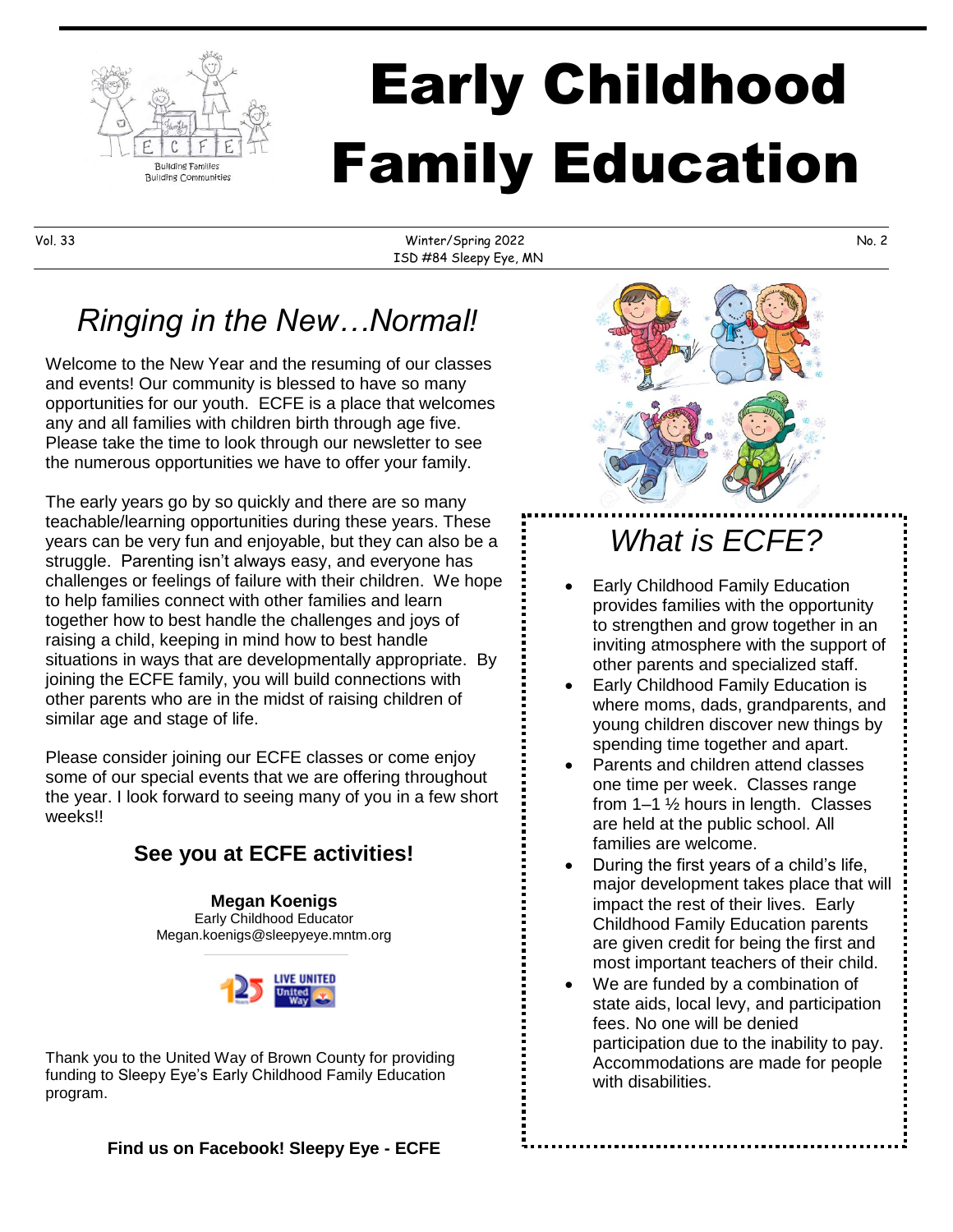# **Winter Class Offerings**

A child's age as of September 1 is used to determine which class to enroll in. We suggest that parents not consider moving their child ahead if s/he has a fall birthday. The teachers take into consideration children's developmental levels when planning activities for each class. When a child is placed ahead, consider that the child will eventually have to repeat an ECFE class before reaching Kindergarten.

A minimum of six children per class is needed to offer a class or age groups will need to be combined. Classes have been approved by the Brown County Family Services Center Training Credit for family day care and foster care providers. Payment for classes should be mailed with registration form, paid the first night of class, or dropped off at the Community Education office located in room 109 in the Sleepy Eye High School. Please register early so teachers have time to prepare for classes.

#### **Babies**

#### **Saturday, 9:30-10:30 a.m.**

Class dates: 1/22, 2/26, 3/26, 4/23

Meet in Room 318

A special time to meet other parents and discuss topics related to parenting babies. Classes are available to babies who are not yet walking.

## **Toddlers**

#### **Monday, 6:00-7:15 p.m. (8 classes)**

**Class Dates**: 2/14, 2/28, 3/7, 3/14, 3/21, 3/28, 4/4, 4/11 Meet in Room 318

Have fun learning with your toddler through play during action filled parent and child activity time. Children will continue to have activities supervised by the teacher, while parents have a discussion with a parent educator for the last twenty minutes of class.

topics related to toddler development. *To get to the ECFE room: Enter Sleepy Eye Elementary School Door #2 (near the bell). Go west down the hallway, turn left, and go past gym. ECFE door #320 is the second door on the right. Keep going and Room #318 is to the right at the end of the hallway.*

#### **Two Year Olds**

**Tuesday, 6:00-7:30 p.m. (9 classes)** Class dates: 2/15, 2/22, 3/1, 3/8, 3/15, 3/22, 3/29, 4/5, 4/12 Meet in Room 320

Come for ideas, motivation, and support to stay ahead of your curious, active child. Have fun learning through various age appropriate activities. Parents will separate from their child for the last thirty minutes of class during parent discussion time.

## **Mixed Ages (3-5 years)**

#### *Thursday Afternoon* **4:30-6:00 p.m. (8 classes)**

Class dates: 2/17, 2/24, 3/3, 3/10, 3/17, 3/24, 3/31, 4/7 Meet in Room 320

#### *Thursday Evening* **6:00-7:30 p.m. (8 classes)**

Class dates: 2/17, 2/24, 3/3, 3/10, 3/17, 3/24, 3/31, 4/7 Meet in Room 320

Play is your child's work. These classes are intended to encourage play through dramatic play areas, reading corners, art, and other centers that encourage hands on learning. Parents will participate in a discussion for the last thirty minutes of the class led by a parent educator.

#### **How Do I Register?**

- **1. Mail - SE Community Ed 400 4th Ave SW Sleepy Eye, MN 56085**
- **2. In Person – Room 320 during class or Room 109 other times**
- **3. By phone – 507-794-7873**
- **4. Via email**

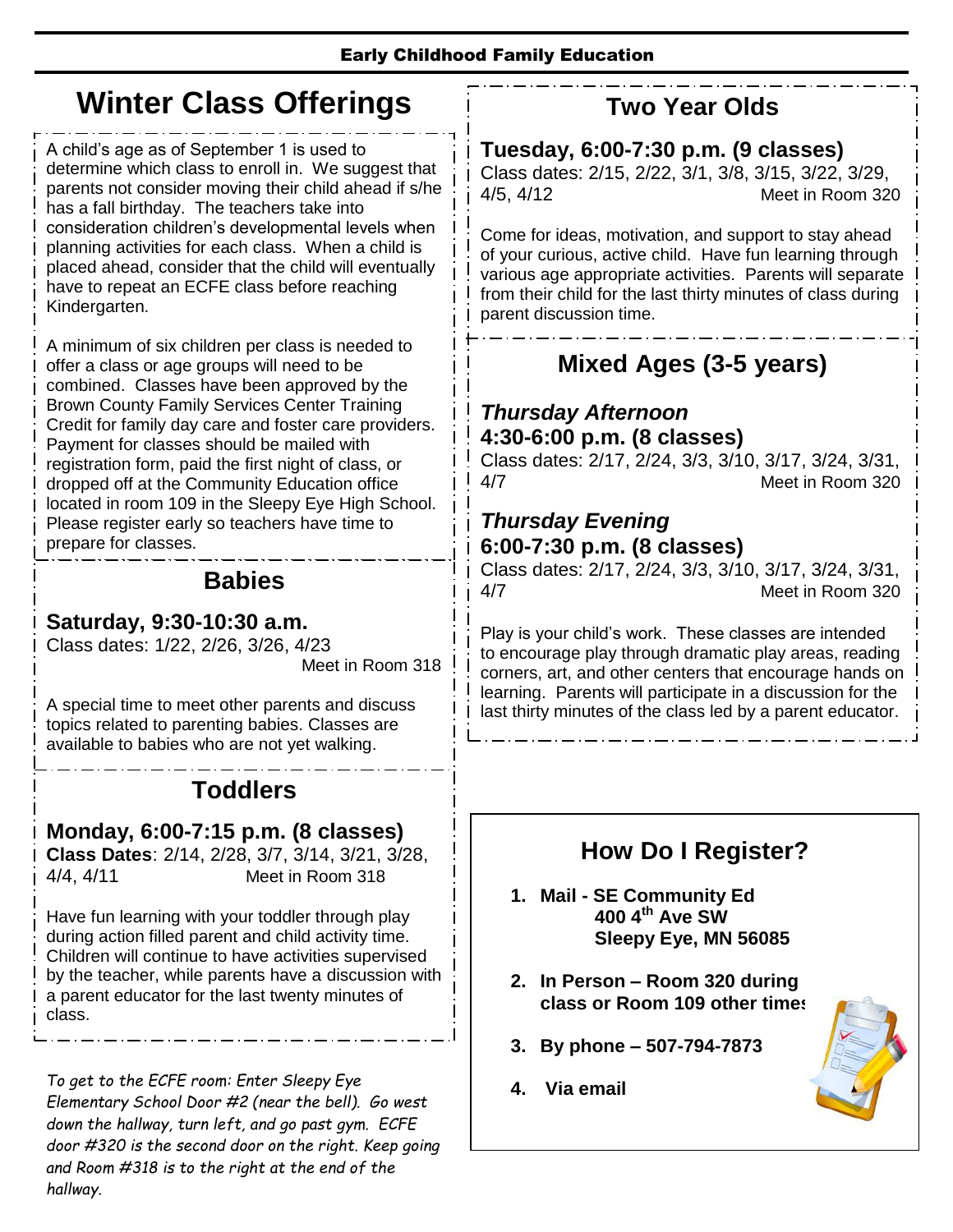#### Early Childhood Family Education

# **Special Family Events**

#### **Inclement Weather Policy**

If school closes early for the day or is cancelled, all afternoon and evening classes are cancelled. We will try to make up any missed classes at the end of the session.

Please watch our Facebook page for weekend events if the weather is questionable.

If you have any questions, please don't hesitate to call.

#### **Literacy Night**

**When:** Thursday, February 24 (tentatively) **Time:** 5:00-7:00 p.m. **Where:** SE Public School

We will again be joining the Elementary School when they host their Literacy Night. Come join the fun and take part in the activities we have planned for preschoolers based on books! Watch for more details as they become available.

#### **Daddy & Me-Night with Dad**

**When:** Friday, April 8 **Time:** 6:00-7:30 p.m. **Where:** SE Public School, Cafeteria **Who:** Children & Dads/Uncles/Grandfathers **Cost:** \$2 per child/\$5 per family one food shelf item for donation per person

Come and join us as we create a project. We will meet in the Cafeteria. If Dad is working or busy, that's okay! You can bring any one that you want to build with you.

## **End of the Year Vehicle Fair**

**When:** Tuesday, May 17 **Time:** 4:30-6:30 p.m. **Where:** SE Public School Parking Lot **Cost:** Free Will Donation

Join us for an evening to explore different vehicles up close! We will have tractors, trucks, cars, and machinery! There will be a small concession stand and activities as well.

#### **Open Gyms**

**When:** Saturday, January 8; 3:30-5:00 pm Saturday, February 26; 3:30-5:00 pm Saturday March 12; 9:30-11:00 am **Where:** SE Public School Elementary Gym **Cost:** \$2 per child/\$5 per family or one food shelf item for donation per person

Family gym time is a wonderful opportunity to let kids run, jump, climb, play ball and so much more. Join us in the Sleepy Eye Elementary gym for some great fun!

#### **Snow Day Fun**

**When:** Sunday, March 6 **Time:** 3:00-4:30 pm **Where:** SE Public School Playground **Cost:** Free Will Donation

Join us for an afternoon of fun in the snow! We will have sleds, paint for the snow, material to build snowmen, along with treats and other games to play together!

#### **Grandparents Day**

**When:** Saturday, March 19 **Time:** 9:00-10:30 a.m. **Where:** SE Public School, Room 320 **Who:** Children and their Grandparent(s) **Cost:** \$2 per child/\$5 per family one food shelf item for donation per person

Please bring your grandparents to our classroom for a morning of fun. Your children will enjoy showing their grandparents their classroom and some of the fun things they do while they are here in school.

#### **Ladies Night Out: Crafting Party**

**When:** March/April **Who:** Any lady who needs a night away!  $\odot$ Watch the Facebook page for more information when it gets closer!

Join us for a night free of kids and full of laughter and fun as we complete crafts with Misty from The Wooden Accents!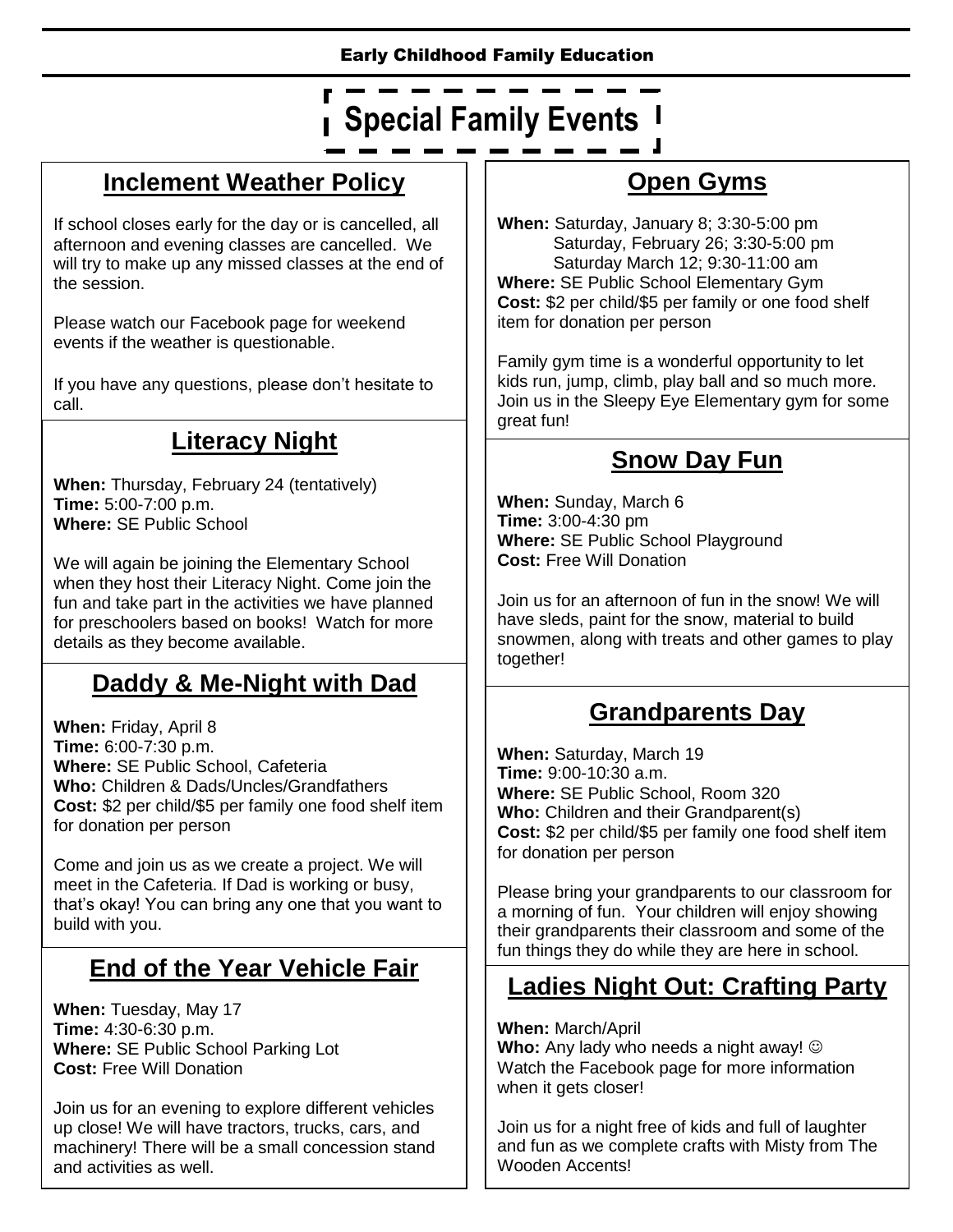#### Early Childhood Family Education

#### **Father/Daughter Snow Ball**

**When**: Sunday, January 30 **Time**: 2:00-4:00 p.m. **Where**: SE Event Center **Cos**t: *ADVANCE* \$10 per couple, \$5 for extra daughter *AT THE DOOR* \$12 and \$7

- This event is for girls ages 3 years to third grade
- Dads, grandfathers, uncles, stepfathers, big brothers, and other special men are invited to be escorts
- Dads are encouraged to wear shirt/tie, sweater, sport coat, or suit.

#### **Mother/Son Sweetheart Soirée**

**When:** Sunday, February 13 **Time:** 2:00-4:00 p.m. **Where:** SE Event Center **Cost:** *ADVANCE* \$10 per couple, \$5 for extra son *AT THE DOOR* \$12 and \$7

- This event is for boys ages 3 years to third grade
- Mothers, grandmothers, aunts, stepmothers, big sisters, and other special women are invited to be escorts
- Moms are encouraged to wear a dress

The afternoon will include dancing, pictures, refreshments and quality time with the one you love.

Tickets are required for admittance and can be purchased in the Community Education office or at ECFE classes. You can order by mail and tickets will be sent to you or held at the registration table.

We appreciate all individuals and businesses that have been co-sponsoring these events. Monetary gifts, gift certificates or coupons, snack items, and bottled water have all been appreciated. For more information, call 507-794-7873.

#### **Snow Much Fun**. . . .

#### **Felt Snowman**

By taking some white, black, and orange felt you can create a snowman over and over again! Cut white felt in 3 different sized circles, cut an orange triangle for the nose, and small black circles for the eyes, mouth, and buttons. Add other felt pieces as desired.



#### **Winter Slime**

Mix  $\frac{1}{2}$  cup water and  $\frac{1}{2}$  cup glue together. Add glitter/confetti/color into glue (you decide what to add!). Stir in ½ tsp baking soda. Mix in 1 tbsp. saline solution and stir until sticking together, then knead.



#### **Play Outdoors Together**

Whether they want to build a snowman, go sledding, make a snow angel, or have a snowball fight, play outside together. You can make a snow fort, go tubing, skiing, or maybe just enjoy throwing snow in the air and watching it float back down to the ground!

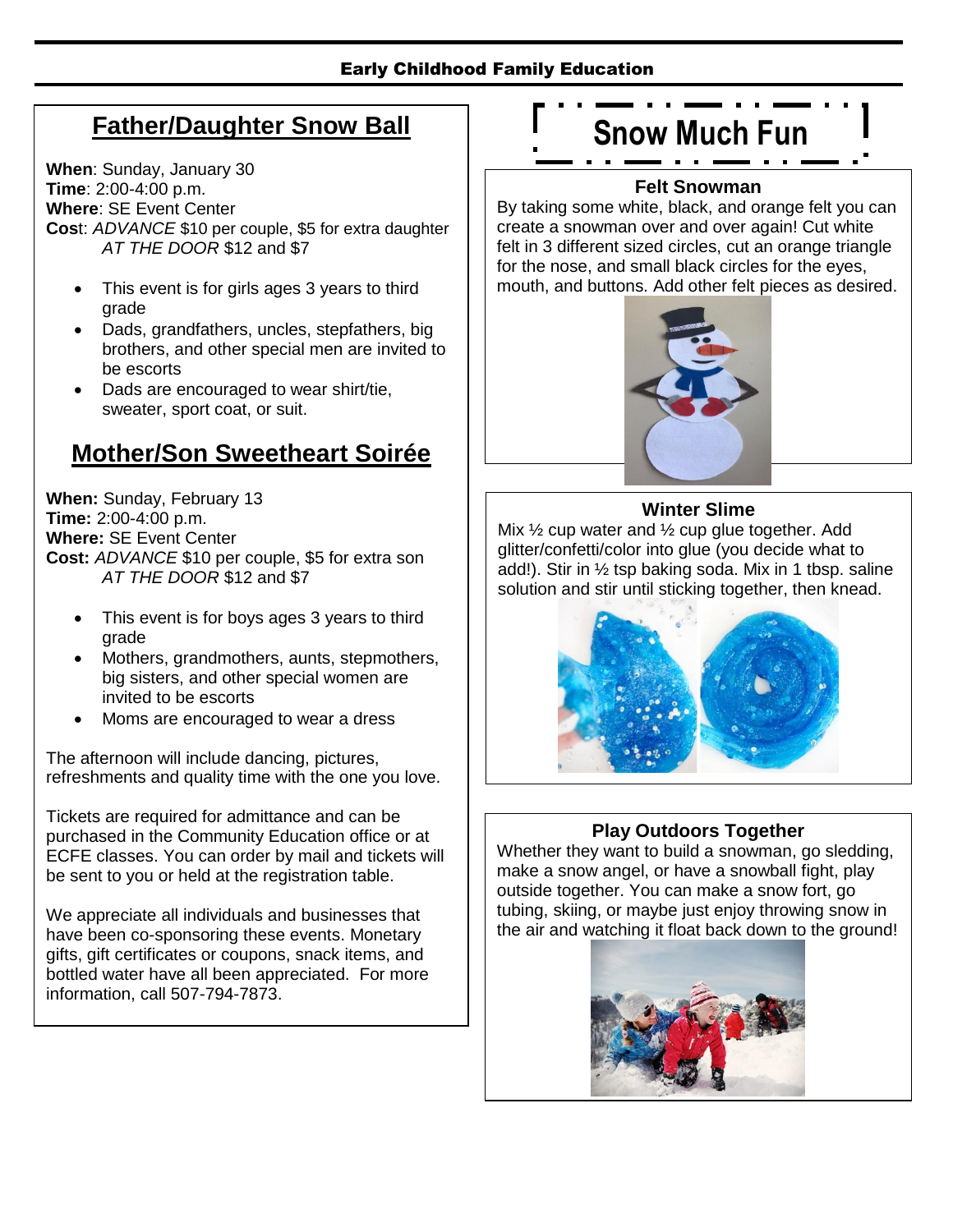## **Dolly Parton Imagination Library**



Parents of children are invited to register their child for the Dolly Parton Imagination Library. The program provides one book every month to your child from the time you enroll until they turn five for *FREE*. The program is managed by the United Way of the Brown County Area. Sign up at [www.unitedwaybrowncountyarea.org](http://www.unitedwaybrowncountyarea.org/)

## **1000 Books Before Kindergarten**

This program is sponsored by the Brown County Early Childhood Initiative. The goal of this program is to promote reading and encourage children to have 1000 books read to them by the time they enter kindergarten.

*To enroll in this program you can register at ECFE classes or events. Once enrolled, children will receive a log to track the books being read to them. If you read a book twice, mark it down twice. After each 100 books read, children will receive a small prize or sticker. Special incentives will be awarded to children when they complete 300, 500, 700 or 1000 books.* 

## **Dyckman Free Library**

Story Time continues every Thursdayat the Dyckman Free Library on West Main Street at 10 a.m. During the school year, it is geared for preschoolers. Stop by and check out the selection of children's books and obtain a library card for your children and yourself.

## **ADVISORY BOARD MEMBERS**

Pat Stevermer **Darla Remus** LeAnn Helget Megan Koenigs Kayla Jacobsen Alicia Beltz Rashelle Weicherding Sue Kanzenbach Kathryn Serra Kendra Guyer Amanda Fuchs Emily Krzmarzick Trista Barka

The ECFE Advisory Board helps promote our Early Childhood Family Education Program and make recommendations about how to implement our programs. Contact any of the members listed if you have any suggestions for our ECFE program.

We are always in need of new members; please consider joining this board which meets four times a year to plan special events and fundraisers, discuss budget, update members on classes, and discuss and implement ways to promote our programs.

Parents are a great asset to this board, as you are engaged in our programs. We want to hear your feedback and insights on how to continue the growth of our ECFE and Preschool Programs!

## **South Country Health Alliance Discount**

All South Country Health Alliance (SCHA) members may take up to a \$15.00 discount per class. Members must be on SCHA at the time of registration, and throughout the duration of the classes. You must include ID number when registering.

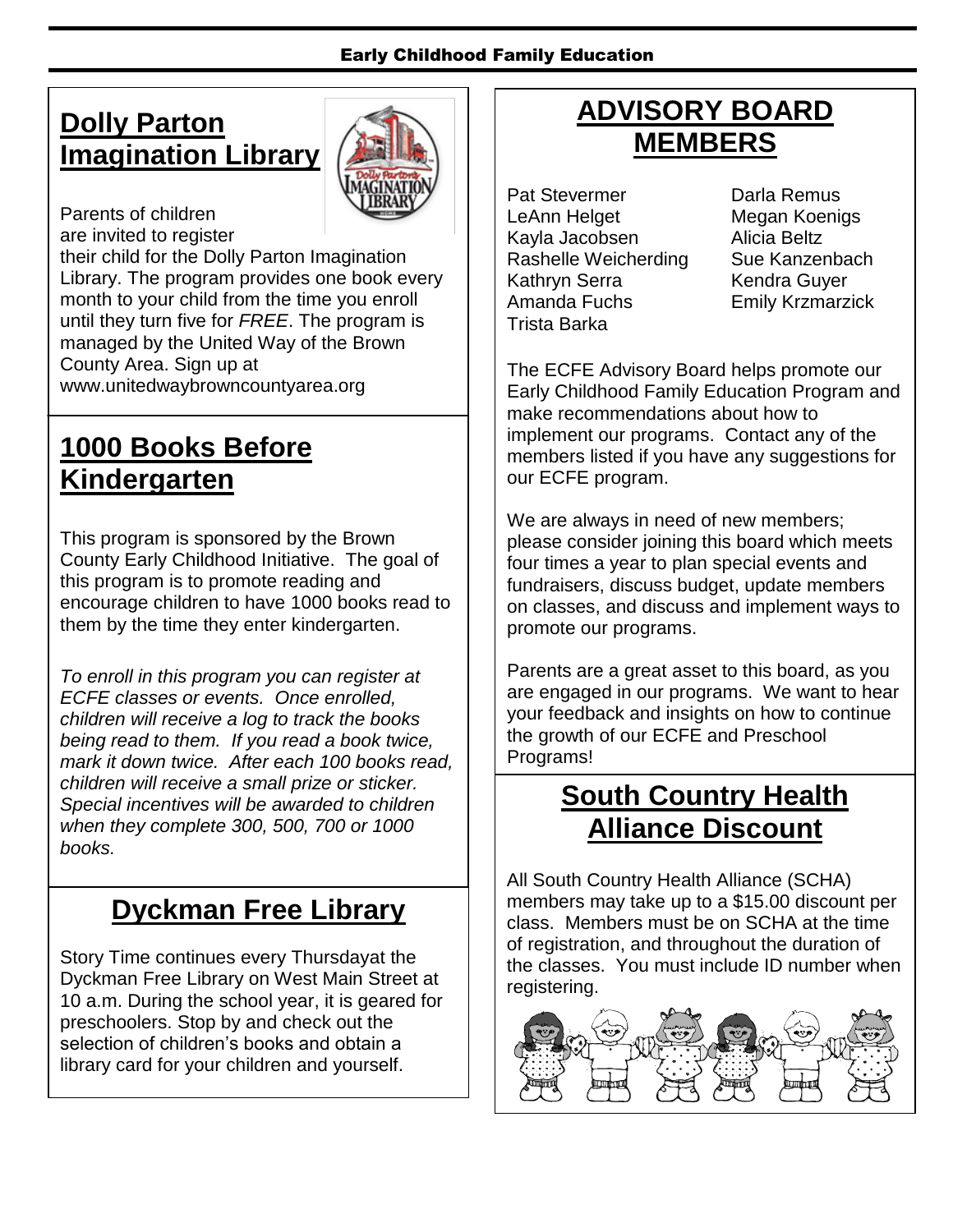## **Preschools**

Registration for 2022-2023 preschool has been taking place and interested families are encouraged to sign up early.

School District #84 offers a three year old **Discovery Time** preschool three days a week for two hours and fifteen minutes. Parents also attend ECFE classes with the child.

**School Readiness** is available for four year olds and meets five days a week for two hours and thirty minutes. A voluntary PreK grant was received for 2022-2023. It provides for 140 days of free preschool.

Scholarships are available for qualifying families and busing is available in town.

Other preschools are available at Grace Lutheran School and St. Mary's Catholic School.

## **Welcome to Kindergarten!**

Area schools will be offering informational sessions for children who are entering Kindergarten for the 2022-2023 school year.

Sleepy Eye Public School Kindergarten Round Up: Tuesday, March 8 from 4-6:30pm.

St. Mary's Catholic School Kindergarten Round Up: Thursday, March 17 at 6:30- 8:00pm.

# **Babysitting Clinic**

Each summer a Babysitting Clinic is held for youth ten and older. Topics covered include child growth and development, cleanliness, handling the small baby, emergency and safety measures, playing with children and discipline. Permission is needed for a child to be added to the **babysitting list** that is available in the Community Ed office. Call 507- 794-7873 for a copy or pick one up at an ECFE class.

## **Early Childhood Screening**

It is state law that every child entering kindergarten in a public school have completed a developmental screening. A child can go through screening in the Head Start Program, at Public Health Nursing Services, or come to an Early Childhood Screening. The ECFE program works with county agencies and offers early childhood screening when a child is three to four years of age. We hold screenings once in the fall and once in the spring.

**Spring Early Childhood Screening is scheduled for Thursday, February 10, beginning at 8:30 a.m. Call ECFE @ 794- 7873 to make an appointment.**

#### **What to Expect:**

Children will participate in an evaluation of speech, language, and fine and gross motor skills. Social and emotional development, hearing, vision, and height/weight measurement will also be assessed. Parents will meet with a school nurse as well as family facilitator to complete the screening process. The entire screening typically takes one hour to complete.

#### **Why children should be screened:**

The screening identifies needs that may require special attention before a child enters school.

#### **Screening takes place:**

Basement of Trinity Lutheran Church, located off Hwy. 4 on the south end of Sleepy Eye.

## **Brown County Help Me Grow Committee**

Not all children do the same things at the same ages. If you are concerned about the development of a child less than seven years of age, living in Brown County, call (507) 359- 8700 or 1-800-605-4431. The purpose of **Help Me Grow** is to develop coordination between agencies to encourage early identification and services for young children with special needs.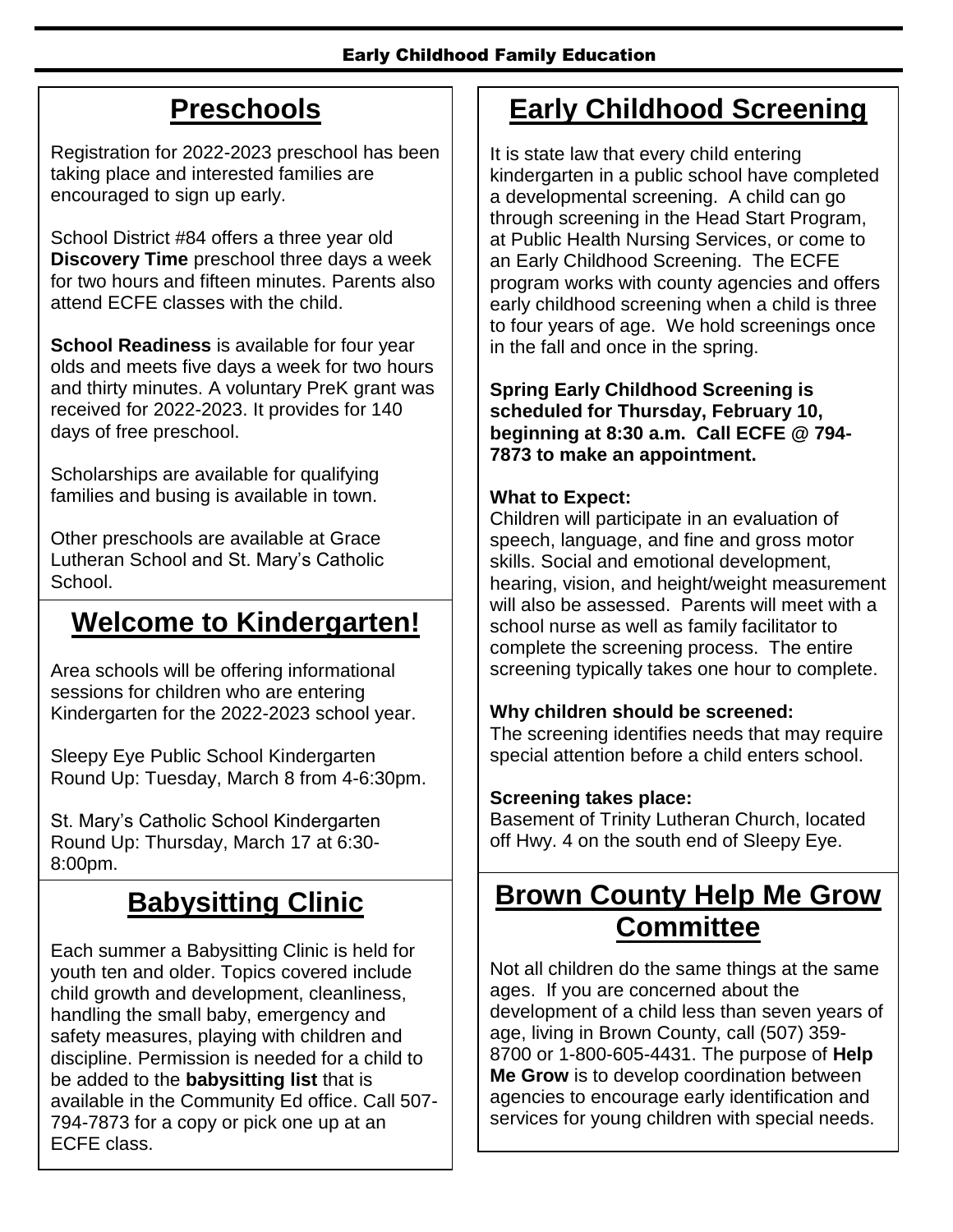#### **What you can do to help ECFE**

Thank you to all the families who have been so generous and have helped our program by donating items listed on our giving tree. The giving tree is located on the inside of the ECFE classroom door. Feel free to take a reminder from the tree and bring the item in for the class to use. We really appreciate the donations!

Other ways to help our ECFE program:

- Casey's Donut & Pizza Cards
- Loaves for Learning
- Scrip Gift Cards
- Scholastic Book Orders

Go online, choose the books you want and pay by credit card. You need to use this ordering code PBFNQ to access the website. In return, we get free books to add to the ECFE classroom or give to the children!

You could also consider making a tax-deductible contribution as well. These contributions would support the ECFE program and assist with scholarships that the program offers to families for participation fees.



The ECFE t-shirt design is shown here. Child sizes 2-4 or 6-8 have been ordered in four different colors. They are \$10 each and are available for purchase in the ECFE room. Colors are: Saffire Blue, Helconia Pink, Purple and Lime.

Fill out the form below to place an order for T-shirts.

Family name

T-Shirt size(s)\_\_\_\_\_\_\_\_\_\_\_\_\_\_\_\_\_\_\_\_\_\_\_\_\_\_\_

Color(s)\_\_\_\_\_\_\_\_\_\_\_\_\_\_\_\_\_\_\_\_\_\_\_\_\_\_\_\_\_\_\_\_

Bring to class or send with registration form including payment.

#### **SCRIP Fundraiser**

- **Need groceries?**
- **Like to eat at Subway or Hardee's?**
- **Need fuel for vehicles?**

Why not purchase a gift card each month for each of the above categories?

You know you will use them and it's a great way to give back to our program without having to sell anything or purchase something you don't really need. You pay the exact amount for the gift cards you want, and each business gives back a percentage of the amount. We will be accepting orders by February 1 and April 1, and the cards will be delivered within two weeks. An order form will be placed on our ECFE website page, so you can print it off and send to school with your child or bring to ECFE classes. You can go online to: [www.shopwithscrip.com](http://www.shopwithscrip.com/) to see what stores you can order from. We allow any business but only have a few businesses on the order form. Just write down the store name and amount on bottom of order form and we will place that order.

## **Casey's Partnership Cards**

ECFE sells the Partnership Cards. Cards have no expiration date and are accepted at all Casey's General Store locations that serve pizza and donuts. Each has ten punches.

Each punch on a Pizza Partnership Card is valid for one FREE medium single topping pizza with the purchase of any large specialty pizza. The cards sell for \$15.

Each punch on a Donut Partnership Card is valid for 6 FREE cake donuts with the purchase of 6 cake donuts. These cards sell for \$10.

Cards are available at ECFE classes or in the Community Ed office during open hours. They make great gifts!